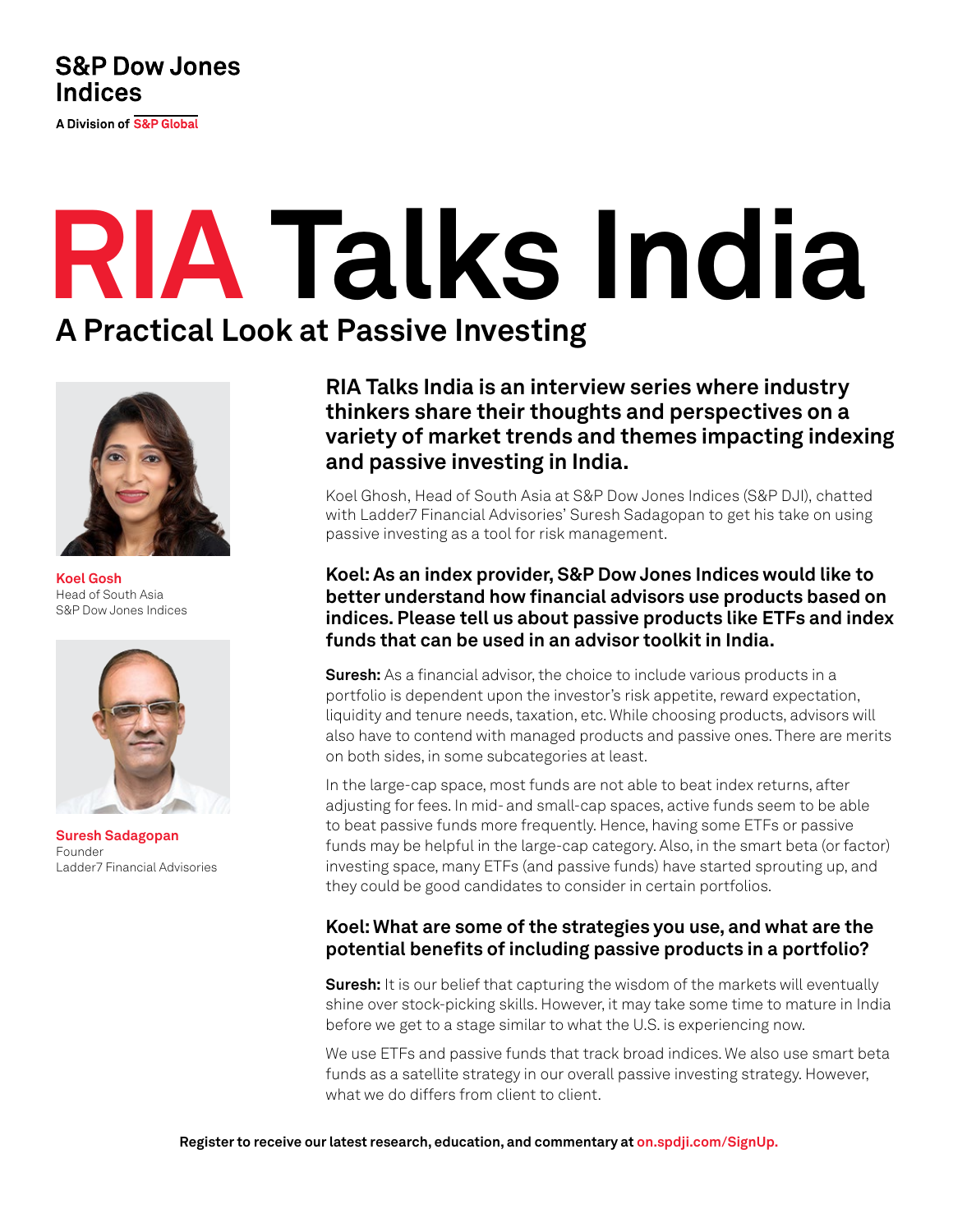The benefits of passive investing can be manifold. Fund manager risk is mitigated, and typically lower-cost investing is facilitated. Passive vehicles may also have advantages for long-term investment in that the underlying index reconstitution infuses dynamism for a portfolio of stocks. It can help to create a manageable portfolio that encompasses nearly the entire market.

#### **Koel: How do you position your ETF use to clients?**

**Suresh:** We prefer index funds for their liquidity, ease of trade, lack of impact costs, and buyback. We educate our clients about why passive investing may be a good strategy and why we are choosing that for them. We also explain all the typical benefits of the passive products, including potentially the lower cost, mitigation of fund manager risk, automatic alignment periodically to a wellconstructed index, etc.

We have tried using ETFs in the past. However, there are some issues that we are currently facing with regard to ETFs in India. Liquidity can be a problem in ETFs when looking at higher volumes. Impact cost is high in a lot of cases, which negates any lower total expense ratio of ETFs. Unlike passive funds where the asset manager is the counterparty, for ETFs, another person who wants to buy is the counterparty when one wants to sell. So there is no assurance that one will be able to sell off ETFs when one wants at near-market prices. Additionally for ETFs, clients require a dematerialization and trading account, which in some cases, they may not have. Reporting can be a problem, as ETFs in dematerialization accounts and those as mutual fund holdings may be reported separately.

#### **Koel: Have indexing and ETF use changed your investing behavior or your clients' behavior?**

**Suresh:** We are advisors looking forward to using new tools and strategies that are good fits for our clients. Index products are one such tool. Hence, we may look to use them more and more as we get to see more products in this space and as passive investing itself evolves.

#### **Koel: As an active manager who is using passive tools, how do you describe this blend of capabilities, and what is the mix of active and passive you favor?**

**Suresh:** We see our role as financial architects who are using available products to build a financial edifice for our clients. Hence, we are product- and strategy-agnostic to a great extent. We choose products that are suited to our clients and help in achieving their goals and funding their expenses.

At every point, we evaluate what makes sense for our client set and suggest that mix for the client. Currently, we find that we use 10-25% passive investment-oriented products. However, it is an evolving situation and it could be a higher number in the future.

### **Koel: Finally, do you see more RIAs in India adopting this approach?**

**Suresh:** RIAs are using passive strategies today, and they are the ones who will promote passive products if they mesh well with their advisory approach. The use of passive vehicles may likely increase in the years to come as the choice expands, the offerings mature, if costs go down, and a good track record gets built for passive tools vis a vis their active counterparts.